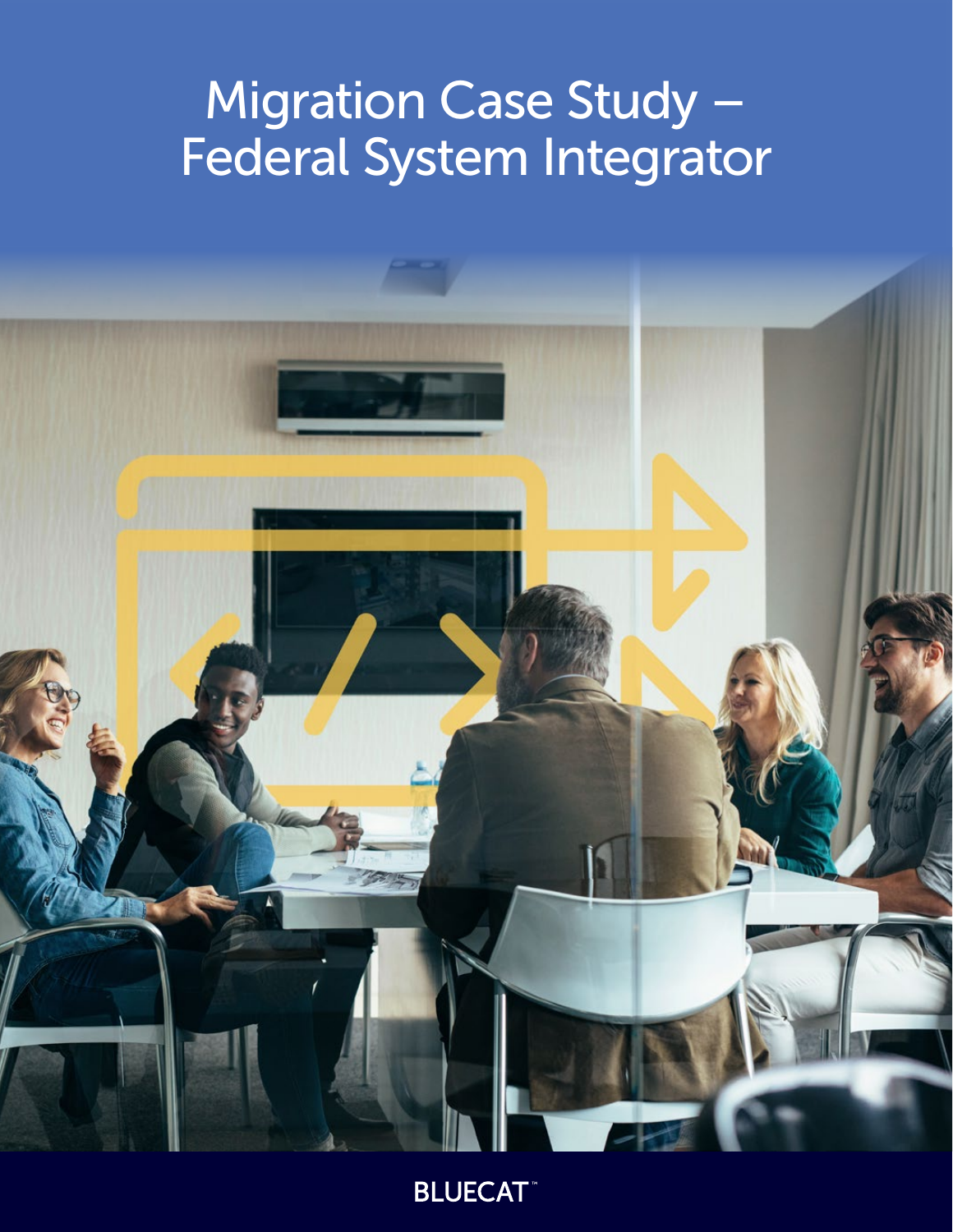

#### The Customer

In April 2018, an acquisition created one of the largest Federally-focused system integrators. In the aftermath of that deal, the combined entity decided to sell off part of its business to a leading provider of call center solutions. The buyer of the call center business was one of the largest service providers to Federal agencies, including the Centers for Disease Control, the IRS, the Department of Veterans Affairs, and the Social Security Administration.

## The Challenge

The acquisition presented a significant logistical challenge for network administrators at both the new Federal system integrator and the call center company.

The window for closing the deal was tight – just four months. During that time, the Federal system integrator needed to identify all of its assets associated with its call center business, extricate them from its existing network infrastructure, and deliver them to the call center solution provider.

Modern call centers all use IP-enabled phones, making IP address allocation a critical part of service delivery. This technology choice produced the requirement that the existing network be delivered to the call center provider with zero

downtime. Given the 24/7 nature of the call center business and the strict SLAs of clients on both sides of the acquisition, no scheduled maintenance windows were available to make the transition.

## The Solution

The Federal system integrator engaged BlueCat, its DNS provider, to split off the DNS resources associated with its call center business and deliver them to the call center provider.

To meet the strict requirements for no downtime and no maintenance windows, the BlueCat team decided to pursue a strategy of parallel deployments which would shift from one company to another over time.

To start, the BlueCat team worked with the Federal system integrator to identify and isolate the assets within their network which were in scope for the migration. This involved splitting the customer instance for BlueCat's DNS Integrity platform and concentrating all acquisition-related assets in one zone.

The BlueCat team also stood up an instance of DNS Integrity for the call center provider, working with the network team to seamlessly integrate it into the existing hodgepodge of Microsoft, Infoblox, and other DNS management solutions.